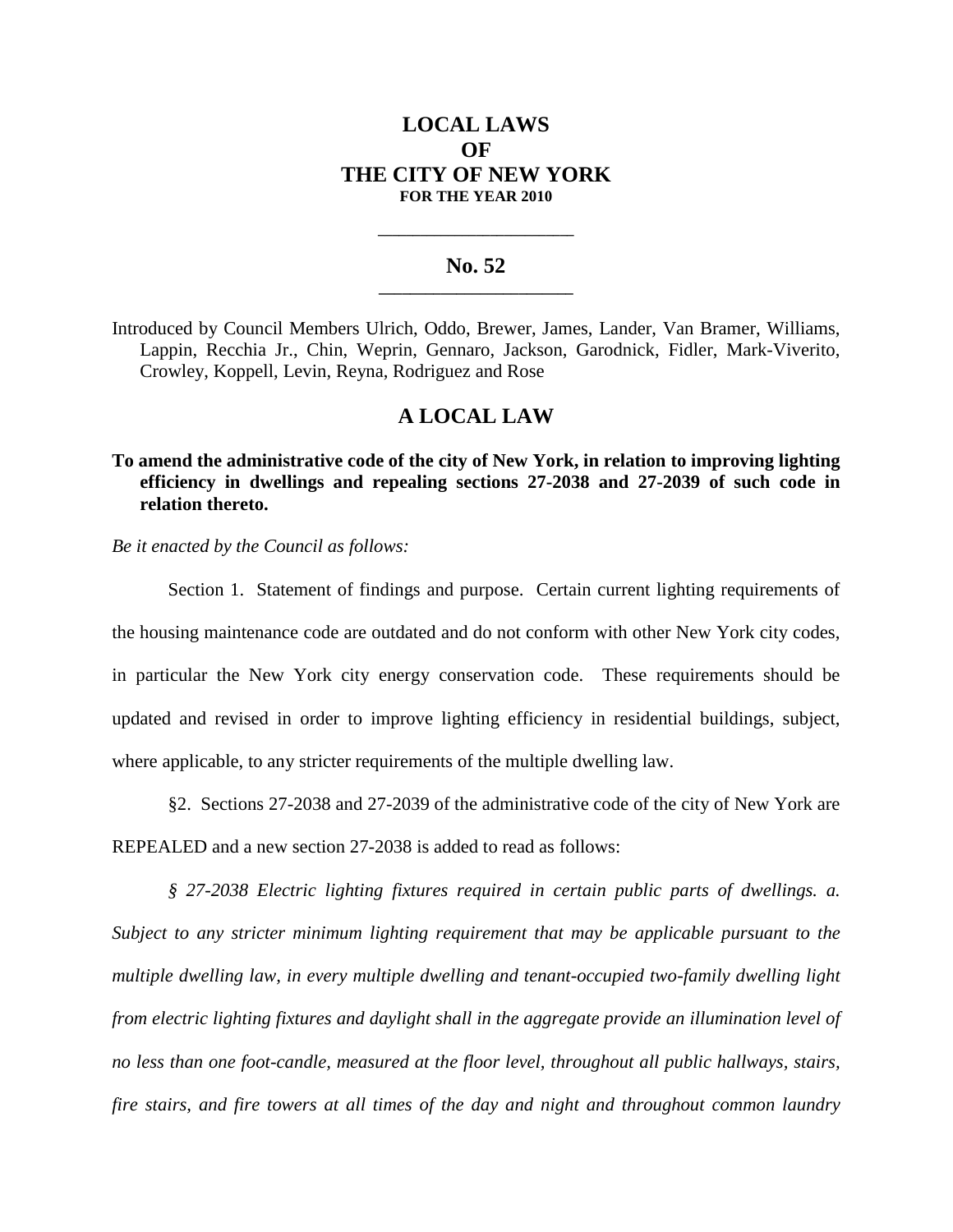*rooms at all times that such rooms are occupied. The owner shall install, position, operate and maintain sufficient electric lighting fixtures to assure that the required illumination level is maintained.*

*b. The owner of a multiple dwelling shall keep electric lighting fixtures on continuously, during the day as well as at night, in every fire stair and fire tower and in every stairway and public hall with no window opening on a street, court, yard, space above a setback or shaft supplying sufficient illumination to maintain the required illumination level during the daylight hours.*

*c. Photosensor lighting controls may be used to control electric lighting fixtures in public halls and stairs according to the amount of daylight available provided that the level of illumination required by subdivision a of this section is maintained at all times and the switch controllers are equipped for fail-safe operation ensuring that if the sensor or control fails, the lighting levels will be at the levels required by subdivision a of this section.*

*d. Automatic, occupant sensor or photosensor lighting controls may be used to operate lighting fixtures in common laundry rooms, provided that all of the following conditions are satisfied:*

*1. the switch controllers are equipped for fail-safe operation ensuring that if the sensor or control fails, the lighting levels will be at the levels required by subdivision a of this section;*

*2. for occupant sensors, the illumination times are set for a maximum thirty minute duration; and*

*3. for occupant sensors, the sensor is activated by any occupant movement in the area served by the lighting fixtures.*

*e. For the purposes of this section the term "photosensor" means a device that detects*

2